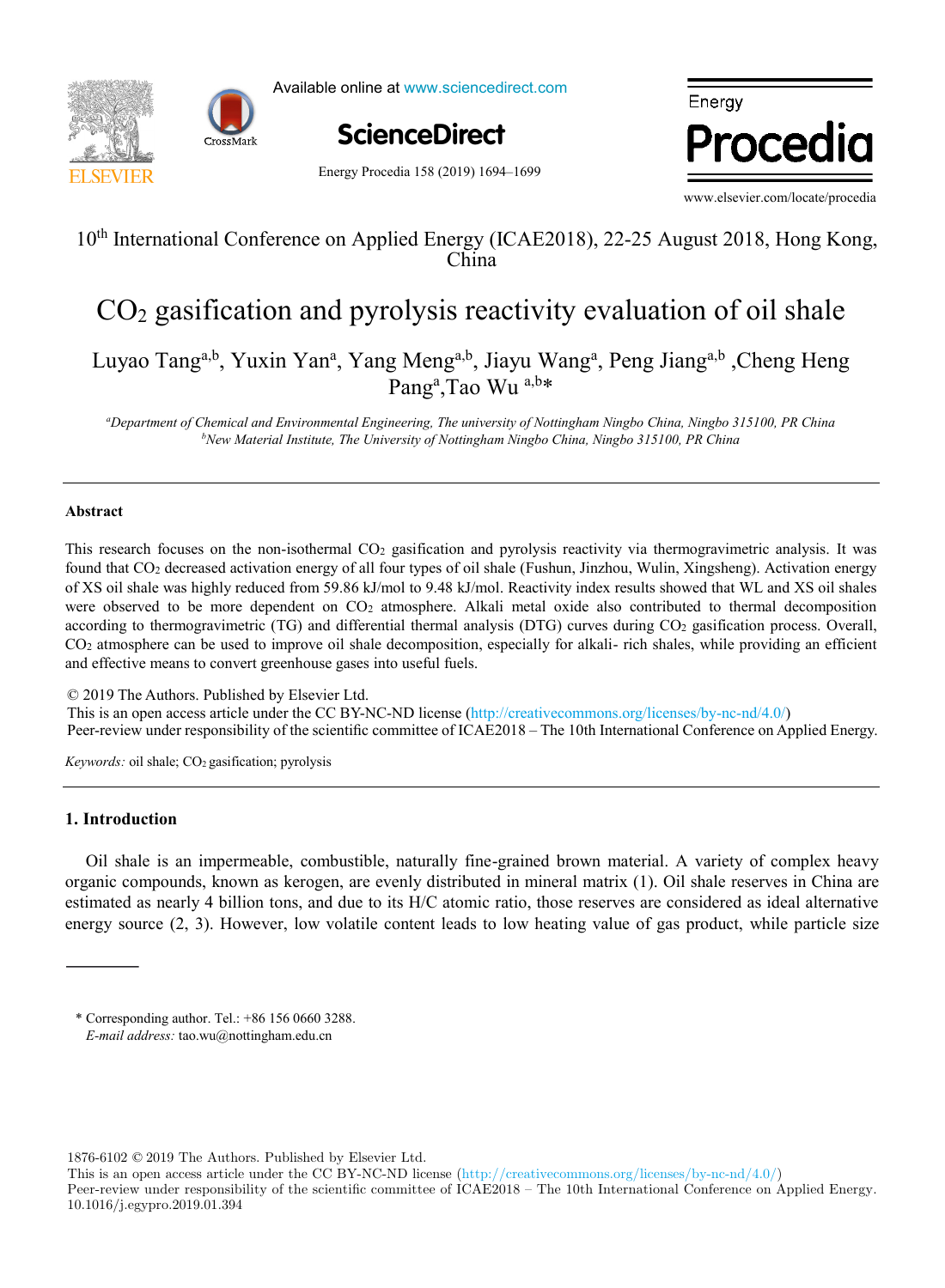requirement on feedstock restricts capacity, profit and efficiency as well as increases the complexity of oil shale plant. In order to enhance the product yield, multiple approaches such as flash pyrolysis, multi-stage pyrolysis and microwave-enhanced pyrolysis are used for oil shale thermal degradation process. All those techniques focus on getting higher efficiency, achieving diversified products and reuse residues at maximum level (4-6).

Conventional pyrolysis technology using pure nitrogen as carrier gas was conducted by numerous researchers (2, 7). Great achievements have been reached to show the effect of different heating parameters on pyrolytic products. However, utilization of  $CO<sub>2</sub>$  in oil shale gasification has caught rising attention in last few years due to the potential capability on CO<sub>2</sub> emission mitigation (8). Many benefits were investigated by previous researchers and showed positive impact on tuning H2/CO ratio in syngas for various downstream industry (9).

Thermogravimetric analysis (TGA) is widely used for oil shale thermal decomposition kinetics. Many studies have concluded that weight loss during pyrolysis was combination of oil, water, gases and mineral decomposition (10, 11). However, TGA still provides a quantitative approach for detailed observations of pyrolysis behavior because of its high-accuracy assessment of many types of substances like oil shale, biomass and other blended mixtures (12). In this paper, the  $CO<sub>2</sub>$  gasification and pyrolysis reactivity of four different oil shale was measured by TGA. The alkali index, shale oil and syngas content, proximate and ultimate analysis and crystalline structure of each oil shale were correlated with gasification and pyrolysis reactivity. Moreover, the kinetic study was also used to compare the reactivity of four types of oil shale. Finally, the product quantity and quality changes were analyzed with respect to the impacts of reaction atmosphere as well as interactions between inherent minerals and organic matters.

#### **2. Experimental sections**

#### *2.1. Sample preparation*

Oil shale samples used in this work were obtained from four different mines in China: Fushun (FS) mine in Liaoning Province, Jinzhou (JZ) mine in Liaoning province, Xingsheng (XS) Mine in Heilongjiang province and Wulin (WL) mine in Heilongjiang province. Each type of lump oil shale was ground by jaw crusher (MSK-SFM-ALO) to less than  $1500\mu$ m. Ground oil shale was sieved then 1 size range (1000-710  $\mu$ m) was selected for pyrolysis test and kinetic analysis and dried at 105℃ to constant weight then stored in a desiccator for use.

#### *2.2. Measurement*

Proximate analysis was conducted by thermogravimetric analyzer (TG-DSC, NETZSCH STA449F3, Germany). Proximate analysis shows different composition of moisture (M), volatile matters (VM), fixed carbon (FC) and ash (A) in oil shale samples. Carbon (C), hydrogen (H), Sulphur (S) and nitrogen (N) of oil shale were analyzed by CHNS/O Elemental analyzer (Euro Vector EA3000, Italy), and results are showed in Table 1.

Scanning Electron Microscope (SEM, Sigma VP, Zeiss) coupled with an Energy Dispersive X-ray Spectrometer (EDX, Oxford, UK) was used to achieve mineral composition of oil shale. 20 analysis sections were chosen for each type of oil shale to obtain average mineral composition value.

| Properties                                  | FS OS | JZ OS | XS OS | WL OS |  |  |  |  |
|---------------------------------------------|-------|-------|-------|-------|--|--|--|--|
| Proximate analysis (wt%, raw basis)         |       |       |       |       |  |  |  |  |
| Moisture                                    | 1.33  | 0.81  | 1.12  | 6.88  |  |  |  |  |
| Volatile                                    | 18.79 | 19.70 | 14.30 | 30.30 |  |  |  |  |
| Fixed carbon                                | 1.22  | 1.77  | 15.29 | 20.19 |  |  |  |  |
| Ash                                         | 78.66 | 77.72 | 69.29 | 42.63 |  |  |  |  |
| Ultimate analysis (wt%, dry ash free basis) |       |       |       |       |  |  |  |  |
|                                             | 47.23 | 50.46 | 63.03 | 38.04 |  |  |  |  |

Table 1. Proximate and ultimate analysis of four types of oil shale.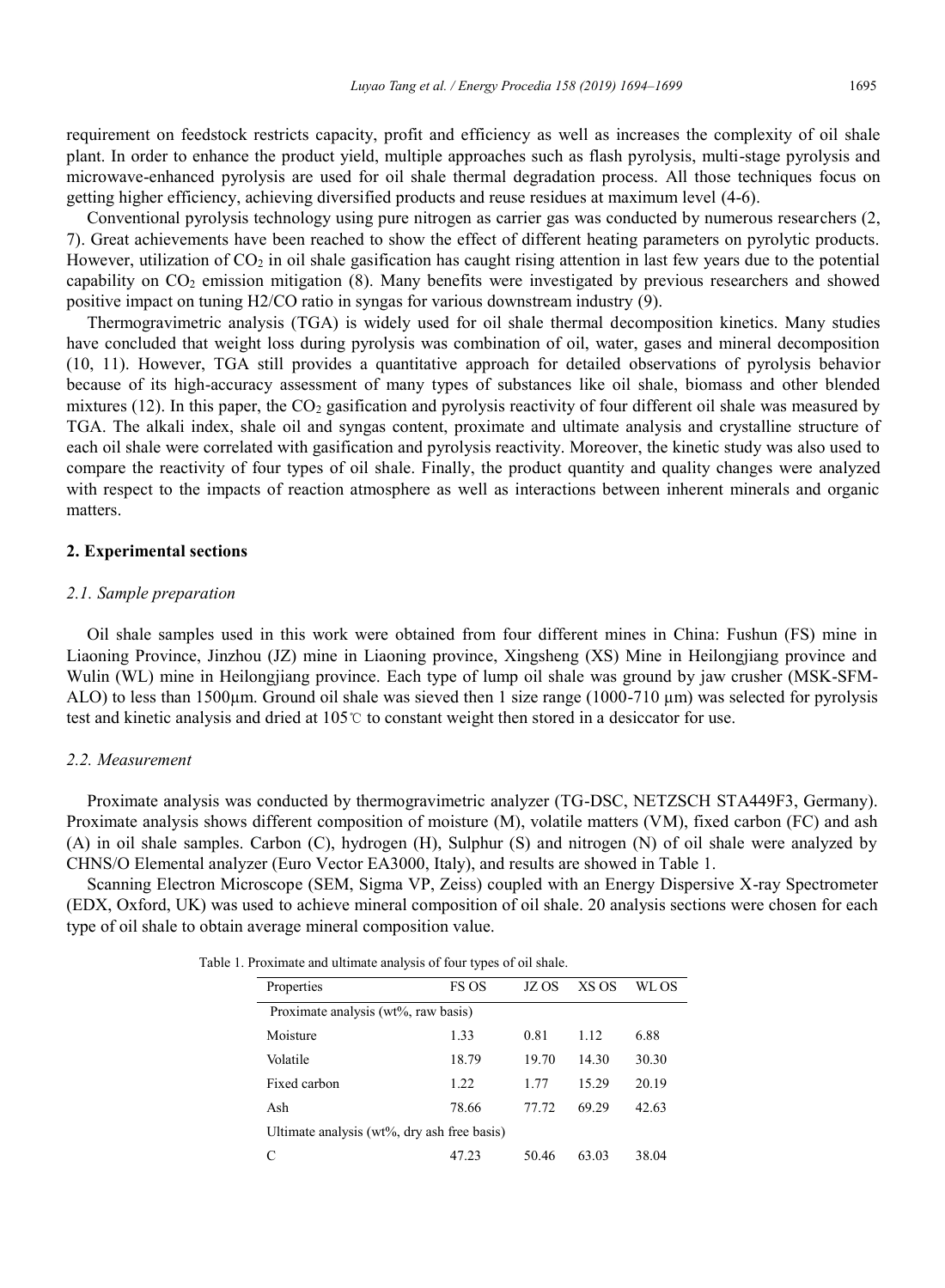| Н                | 6.06  | 7.68  | 4.33  | 2.88  |
|------------------|-------|-------|-------|-------|
| N                | 6.80  | 6.01  | 1.88  | 1.54  |
| O                | 35.95 | 30.60 | 29.54 | 56.58 |
| S                | 3.97  | 5.24  | 1.23  | 0.95  |
| H/C atomic ratio | 1.54  | 1.83  | 0.82  | 0.91  |
| $HHV$ (MJ/kg)    | 4.12  | 4.70  | 7.87  | 15.03 |

### **3. Results**

#### *3.1. Kinetic analysis*

In solid fuel non-isothermal kinetic analysis, the basic reaction was represented in the following (13):  $A (solid) = B (solid) + C (gas)$ 

The rate of kinetic process is normally put in the form:

$$
\frac{dx}{dt} = k_0 f(x) \tag{1}
$$

Where x is the extent of conversion,  $K_0$  is the rate of constant and t was the time

$$
x = \frac{\omega_0 - \omega}{\omega_0 - \omega_f} \tag{2}
$$

The extent of conversion could be written as above.  $\omega_0$  and  $\omega_f$  refer to values of initial weight and final weight. Based on Arrhennius law, the temperature related to the rate constant is defined in the following equation:

$$
K_0 = A \exp(-\frac{E}{RT})
$$
\n(3)

E represents the activation energy and A is the pre-exponential factor. R is the gas constant, which is 8.314J mol<sup>-1</sup>K <sup>1</sup>. Eliminating this equation with last equation

$$
\frac{dx}{dt} = A \exp(-\frac{E}{RT}) f(x) \tag{4}
$$

For non-isothermal conditions, β is used to represent constant heating rateβ=dT/dt. The first order kinetics is assumed and substituting β into previous equations, where dt is replaced by β and dT.

The integral method was widely used for kinetic analysis of non-isothermal data. The method used in this work was based on following kinetic equation

$$
\frac{dx}{dT} = \frac{A}{\beta} \exp(-\frac{E}{RT})(1-x) \tag{5}
$$

Therefore, taking natural log on the both sides produced the logarithmic form as following:

$$
\ln\left(-\frac{\ln(1-x)}{T^2}\right) = -\frac{E}{RT} + \ln\frac{AR}{\beta E}
$$
\n<sup>(6)</sup>

Plotting  $ln(-\frac{ln(1-x)}{T^2})$  against 1/T gives a fitting line having a slope of -E/R and an intercept of ln AR/βE. Activation

energy E and pre-exponential factor A are derived from these values.

The activation of oil shale sample was determined by plotting linear form of the above logarithmic equation. Conversion extent in the range of 0.2-0.5 and 0.5-0.7 were selected for activation energy calculation, which was based on the weight loss curves. All  $\mathbb{R}^2$  values of linear fitting lines are above 0.90 thus suggesting high reliability. The activation energy is listed in table 2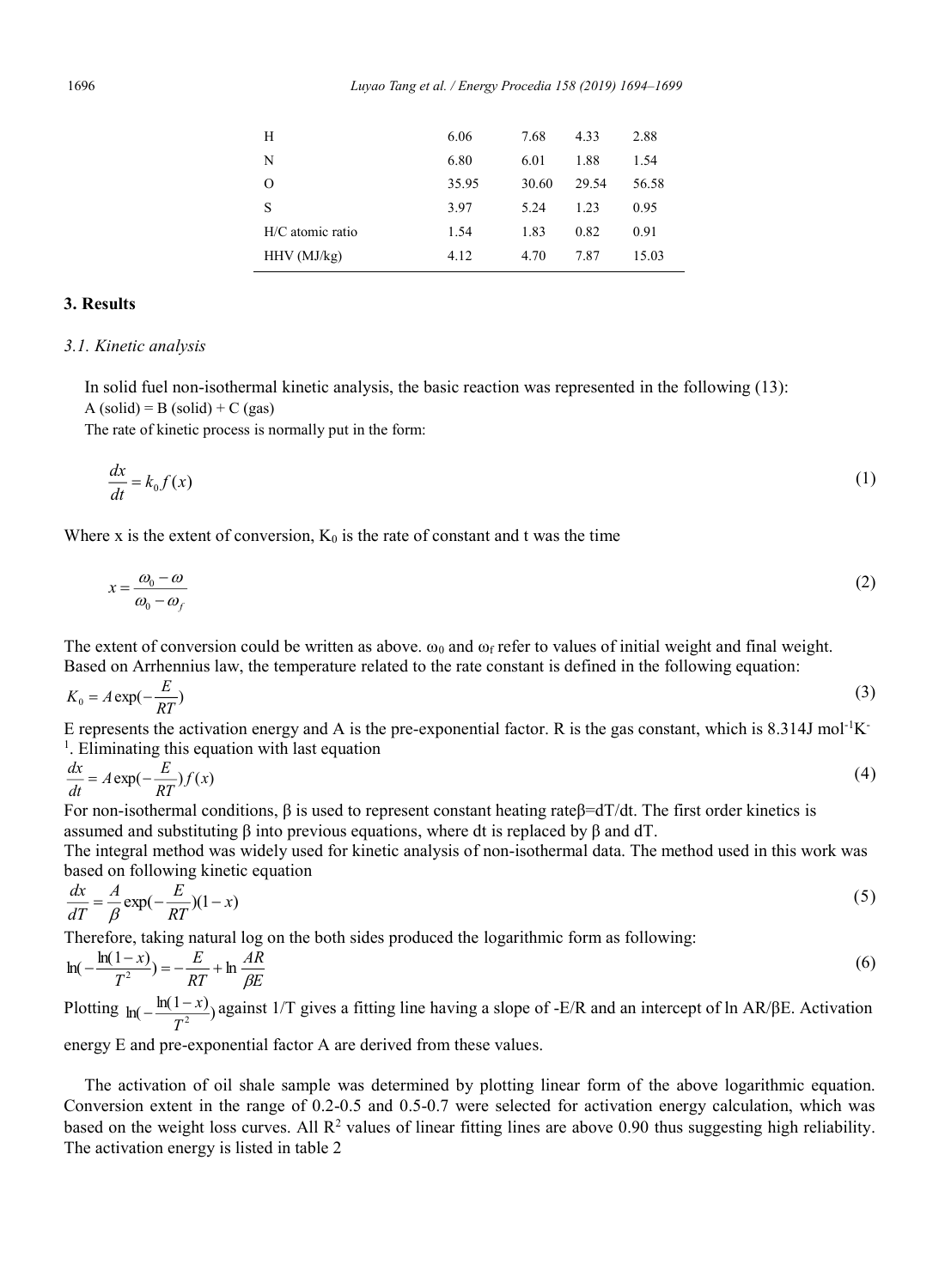|                 |           | ັ      |         |                |         |        |         |                |
|-----------------|-----------|--------|---------|----------------|---------|--------|---------|----------------|
| $0.2 - 0.5$     | FS        |        | JZ      |                | WL      |        | XS      |                |
|                 | $E_a$     | $R^2$  | $E_a$   | R <sup>2</sup> | $E_a$   | $R^2$  | $E_a$   | R <sup>2</sup> |
| N <sub>2</sub>  | 115.415   | 0.9987 | 148.962 | 0.9986         | 13.6358 | 0.9405 | 59.855  | 0.9928         |
| CO <sub>2</sub> | 96.027    | 0.9964 | 125.35  | 0.996          | 9.332   | 0.9248 | 9.48    | 0.944          |
|                 |           |        |         |                |         |        |         |                |
| $0.5 - 0.7$     | <b>FS</b> |        | JZ      |                | WL      |        | XS      |                |
|                 | $E_{a}$   | $R^2$  | $E_{a}$ | R <sup>2</sup> | $E_{a}$ | $R^2$  | $E_{a}$ | $R^2$          |
| $N_2$           | 77.92     | 0.9979 | 85.850  | 0.9893         | 26.496  | 0.9995 | 39.487  | 0.9995         |

Table 2. Activation energy of four oil shale under  $N_2/CO_2$  atmosphere.

Apparent from the table, good correlation was obtained for both conventional pyrolysis and  $CO<sub>2</sub>$  gasification process (R<sup>2</sup>>0.9). Among all four types of oil shale, FS and JZ oil shale samples showed relatively higher activation energy (>100kJ/mol) while WL and XS oil shale showed lower activation energy. This is possibly due to the different crystalline structure and mineral-organic interactions in different samples. That being said, a further reduction of 10-30kJ/mol in activation energy of all samples tested was observed when using  $CO<sub>2</sub>$  as processing atmosphere as long-chain organics are more likely to react and break into light hydrocarbons.

Reaction rate r can be determined by extent of conversion x and reaction time t

$$
r = \frac{dX}{dt} \tag{7}
$$

The average initial reactivity (Ri), the reactivity index (Rs) and the average final reactivity (Rf) were calculated following equation 8-10.

$$
R_{i} = \frac{\sum_{x=0}^{x=0} r}{N}
$$
\n
$$
R_{s} = \frac{0.5}{\tau 50}
$$
\n
$$
R_{f} = \frac{\sum_{x=0.9}^{x=0.9} r}{N}
$$
\n(10)

Where X, τ50 and N denotes the extent of conversion, the time needed for the conversion to reach 50% and number of data points, respectively.

According to reactivity results, FS and JZ oil shale have shown little changes throughout the entire process due to the high ash content as determined by proximate analysis in Table 1. The reactivity of WL and XS oil shale increased significantly during the initial and final stages, which can be attributed to the endothermic nature of CO<sub>2</sub>-C reaction that has also been reported in other literature (13). Specific inherent minerals, such as carbonates, are difficult to decompose under  $CO<sub>2</sub>$  atmosphere, which resulted in slight reactivity change. Table 3 shows mineral composition (organic free basis) found in four types of oil shales. According to the mineral composition and ash content, it is obvious that ash content has remarkable influence on pyrolysis and CO<sub>2</sub> gasification reactivity. Higher ash content resulted in relatively lower reactivity, especially during the initial and final stages. However, an increase in alkali metal oxide composition, such as potassium oxide and calcium oxide led to higher reactivity This suggests that ash quality and quantity have profound impact of the thermal behavior of samples.

| Table 3. Mineral composition in oil shale. |
|--------------------------------------------|
|--------------------------------------------|

|                                | FS    | JZ      | WL.     | XS      |
|--------------------------------|-------|---------|---------|---------|
| MgO                            | 1.4%  | $1.4\%$ | $0.9\%$ | $0.9\%$ |
| Al <sub>2</sub> O <sub>3</sub> | 23.4% | 25.7%   | 28.1%   | 26.4%   |
| <b>SiO</b>                     | 52.8% | 56.9%   | 55.4%   | 61.5%   |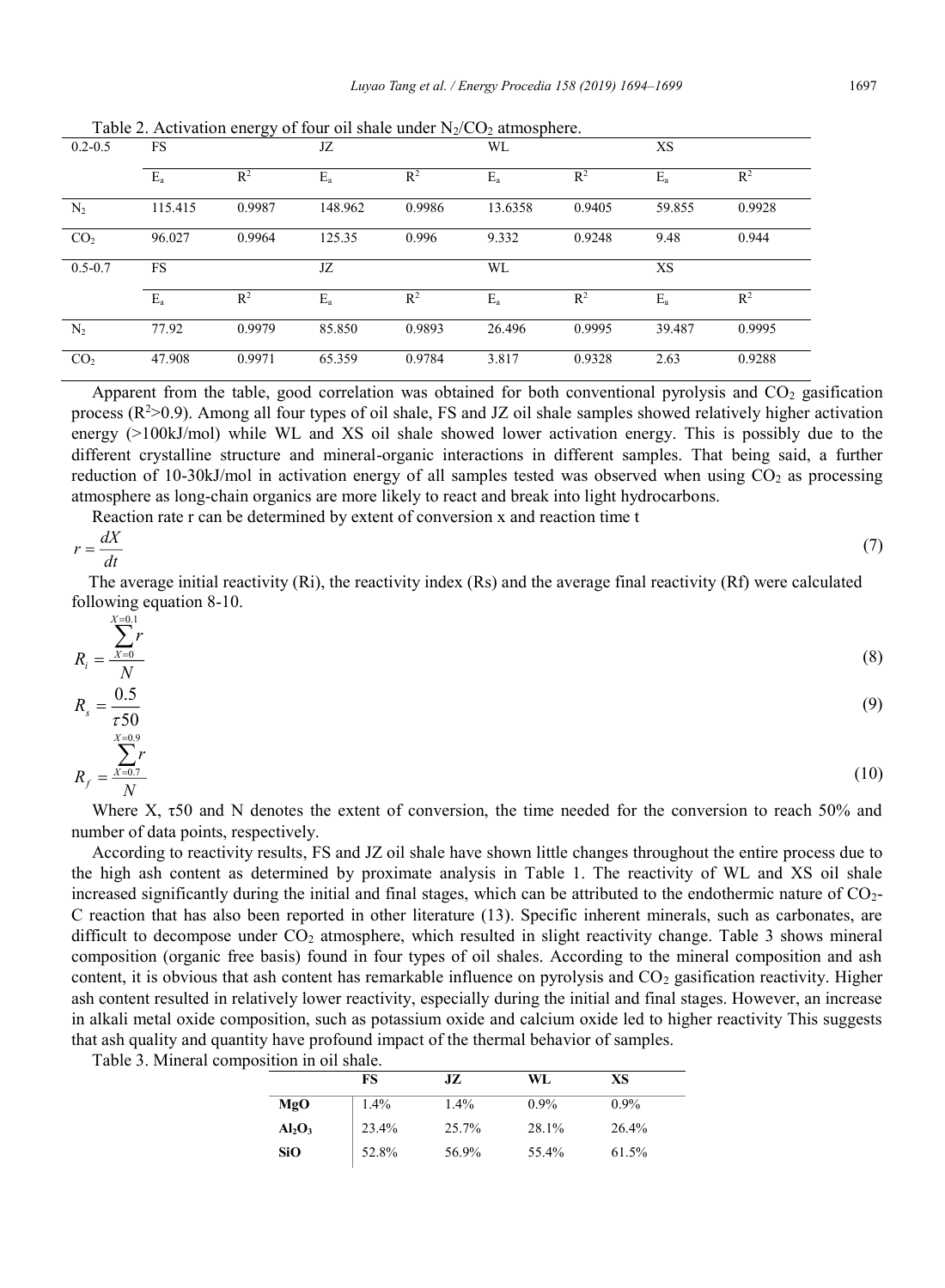| S                              | 1.2%  | 0.7% | 0.8% |         |
|--------------------------------|-------|------|------|---------|
| $K_2O$                         | 2.4%  | 1.9% | 7.0% | 4.9%    |
| CaO                            | 1.1%  | 2.2% | 4.5% | 3.5%    |
| TiO <sub>2</sub>               | 2.3%  | 1.6% | 1.0% | 1.9%    |
| Fe <sub>2</sub> O <sub>3</sub> | 15.4% | 9.6% | 2.3% | $0.9\%$ |

Fig 1 and 2 show the non-isothermal decomposition profiles of oil shale samples which were pyrolyzed and/or CO2-enhanced processed under same conditions. In both cases, oil shale experienced maximum weight loss within 300-600 °C. All four types of oil shale exhibited earlier decomposition in  $CO<sub>2</sub>$  gasification compared with pyrolysis test. WL and XS oil shale presented rapid decrease when temperature reached 150 ℃. The maximum peak temperature of the WL and XS oil shale  $CO<sub>2</sub>$  gasification was lower by 5% and 30% than that of pyrolysis. However,



Fig.1. Reactivity index of four types of oil shale

no apparent trends were observed for FS and JZ samples which suggests that these samples are not responsive to  $CO<sub>2</sub>$  environment during gasification. This is possibly due to the high silica and aluminum oxide ratio and high ash content, which counteract the positive influences of alkali metals and  $CO<sub>2</sub>$  atmosphere.

#### **4. Conclusion**

The performance of CO2 gasification and pyrolysis of four types of oil shales were compared in this work. It was found that WL and XS oil shales processing were improved by using CO2 atmosphere. Kinetic analysis showed that activation energy was decreased for all four types of oil shales within conversion range of both 0.2-0.5 and 0.5- 0.7. The more reactive nature of oil shale was linked to the lower percentage of ash and relatively higher content of alkali metal oxides. Comparison between non-isothermal CO2 gasification and pyrolysis revealed the interactions between minerals, organic contents and reaction atmosphere resulted in positive synergistic effects, which iterates further CO2 utilization possibilities in oil shale industry.

#### **Acknowledgements**

This work was partly supported by the Natural Science Foundation China (NSFC) [Grant Number 51650110508]. The International Doctoral Innovation Centre is also acknowledged for the provision of a full scholarship to the first and third authors.